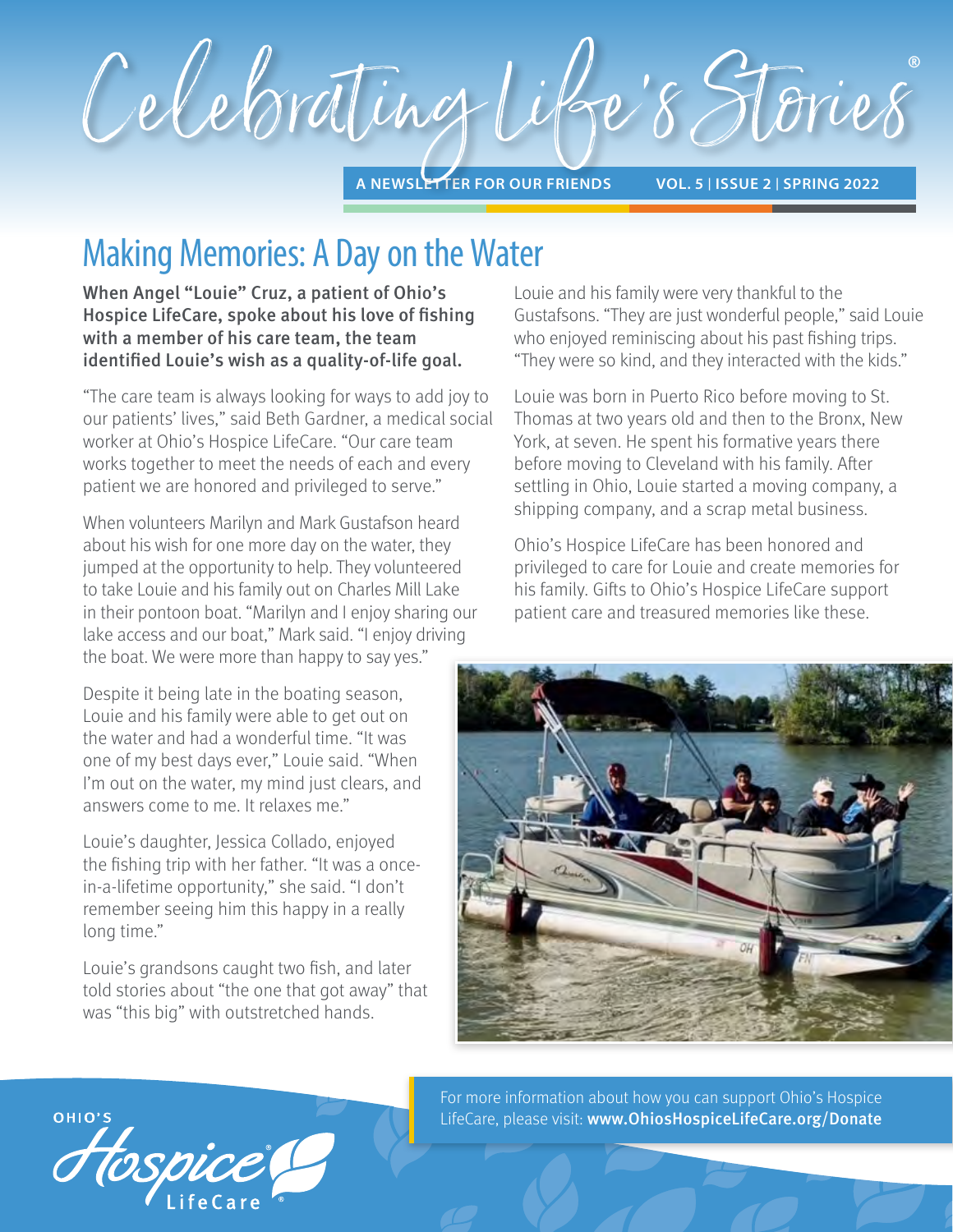# Forty Years of Philanthropy for Ohio's Hospice LifeCare



Katherine Ritchie Development Director Ohio's Hospice LifeCare

"You matter because you are you, and you matter to the end of your life. We will do all we can not only to help you die peacefully, but also to live until you die." - Dame Cicely Saunders, founder of the hospice movement

Ohio's Hospice LifeCare was established 40 years ago, not long after the modern hospice movement began in

the United States. Community members heard about the care of hospice and wanted that for our community.

Ohio's Hospice LifeCare was volunteer driven at the beginning and evolved into the team of staff and volunteers that serve today. We have grown in the areas that we serve.

Yet our commitment to caring for patients and their families in their last season of life, the extensive bereavement services provided, and the ways in which volunteers are woven into the fabric of our care has only become stronger. Our name may have changed a few times, but our services and staff have only been strengthened.

With the expansion of services through the Marilyn B. and Mark E. Gustafson Center for Supportive Care opening this spring, our commitment to the legacy of 40 years ago remains — serving our community where needs exist.

This building will support the nearly 200 volunteers who provide a wide array of services to our patients and their families; dedicated counseling space for community members in need of bereavement support; and a place to grow our transportation services to be able to provide mission-based care throughout a patient's entire experience.

The generous and sustained philanthropic support of the community allows us to maintain this mission. Each day, we receive letters and notes from grateful families and friends. We are grateful that Friendtique and Nest support our mission daily with their stores in downtown Wooster.

Your gift makes an impact. Ohio's Hospice LifeCare is truly grateful for the individuals, organizations, foundations, and corporations that have joined us in this journey of supporting our family, friends and neighbors in our communities when most needed.

For more information, email Katherine Ritchie at KRitchie@OhiosHospiceLifeCare.org or call 330.264.4899.



### **Ohio's Hospice LifeCare:** Our Milestones Through the Years

1982 Founding year. Served eight patients.

1990 Medicare certification approved. 1992

Moved to 2330 Cleveland Rd. Served 116 patients.

2000 Increased bereavement support services to children through Wooster Noon Lions Club Support. Served 303 patients.

### 2005

Opened LifeCare outpatient services at Viola Startzman Free Clinic. Served 523 patients.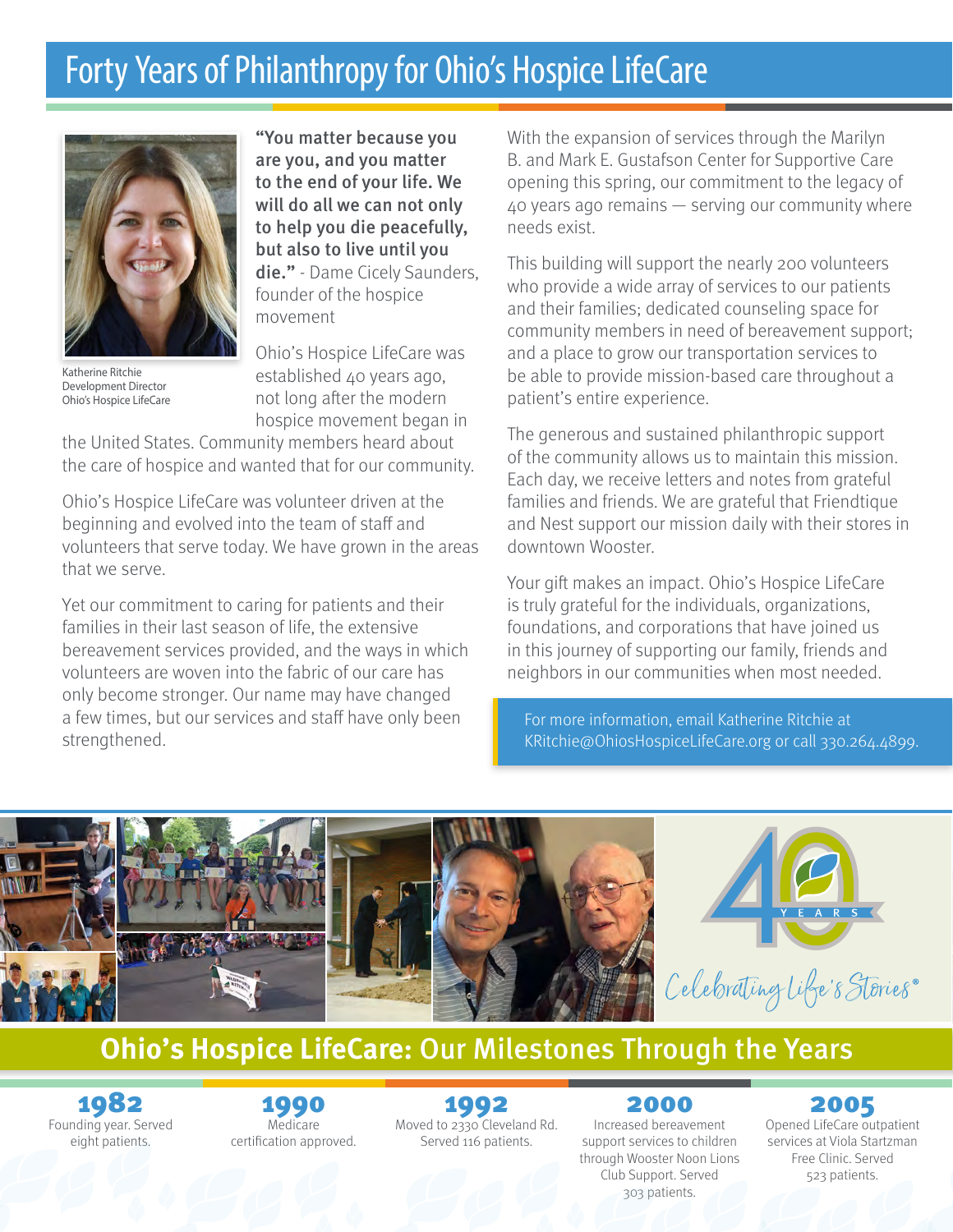# The Impact of Volunteers at Ohio's Hospice LifeCare



Volunteer Judy Holvey is well known and loved at Ohio's Hospice LifeCare. Judy celebrated her 17th anniversary serving in a

volunteer role. She shared her thoughts on why she has chosen this work and reflected on her years of service.

#### Q What drew you to the mission of Ohio's Hospice LifeCare?

For the past 30 years, I have had my own cleaning business. It started when someone I knew was going in for surgery and needed help keeping up around the house as they recovered. When I help someone in their home, I become a part of their family. I enjoy spending time with older people. They tell you about their life and share their stories, and I like to be of help. I live very close to Ohio's Hospice LifeCare. So, it seemed like a natural step.

#### Q What sort of work do you do when you volunteer?

Just about everything. I will be there at any hour of the day if I'm available. I sit with patients in their homes, deliver medicine, do office work, play music, and read Scripture to patients. I've done manicures, and I've even taken care of a patient's cat when they couldn't! I like the direct care, and I

like being with someone at the end of life. I hold their hand. People are sometimes afraid, but the fear is avoidable if you have someone with you.

#### What memories from your time volunteering are most special?

There are so many. Recently, I have been spending time caring for a husband and wife. They celebrated their 62nd wedding anniversary around Christmas this past year. We wanted to make the day as special for them as possible. They got dressed up and we took them to The Pine Tree Barn for a special anniversary lunch. We used the Mobile Care Unit to transport them. I was so thankful for the drivers who helped us get them to the restaurant. The lunch was so special, and the restaurant gave them a free dessert. They had the best time. The joy on their faces is something I'll never forget. It was so worth it.

We are so thankful for Judy's ongoing support, dedication and love. She is an integral part of our mission to provide superior care and superior services to each patient and family.

If you are interested in volunteering your time, there are many opportunities available including administrative, direct care, special events, and fundraising. Please contact Rebecca McCurdy at: RMcCurdy@LifeCareHospice.org or visit www.OhiosHospiceLifeCare.org/Volunteer



2010 Purchased 19 acres along Akron Road for new hospice facility. Served 682 patients.

2017 LifeCare Hospice joined Ohio's Hospice strategic partnership and became Ohio's Hospice LifeCare.

#### 2021 Ohio's Hospice LifeCare broke ground on Marilyn B. and Mark E. Gustafson Center for Supportive Care.

2022 Ohio's Hospice LifeCare celebrates its 40th anniversary.